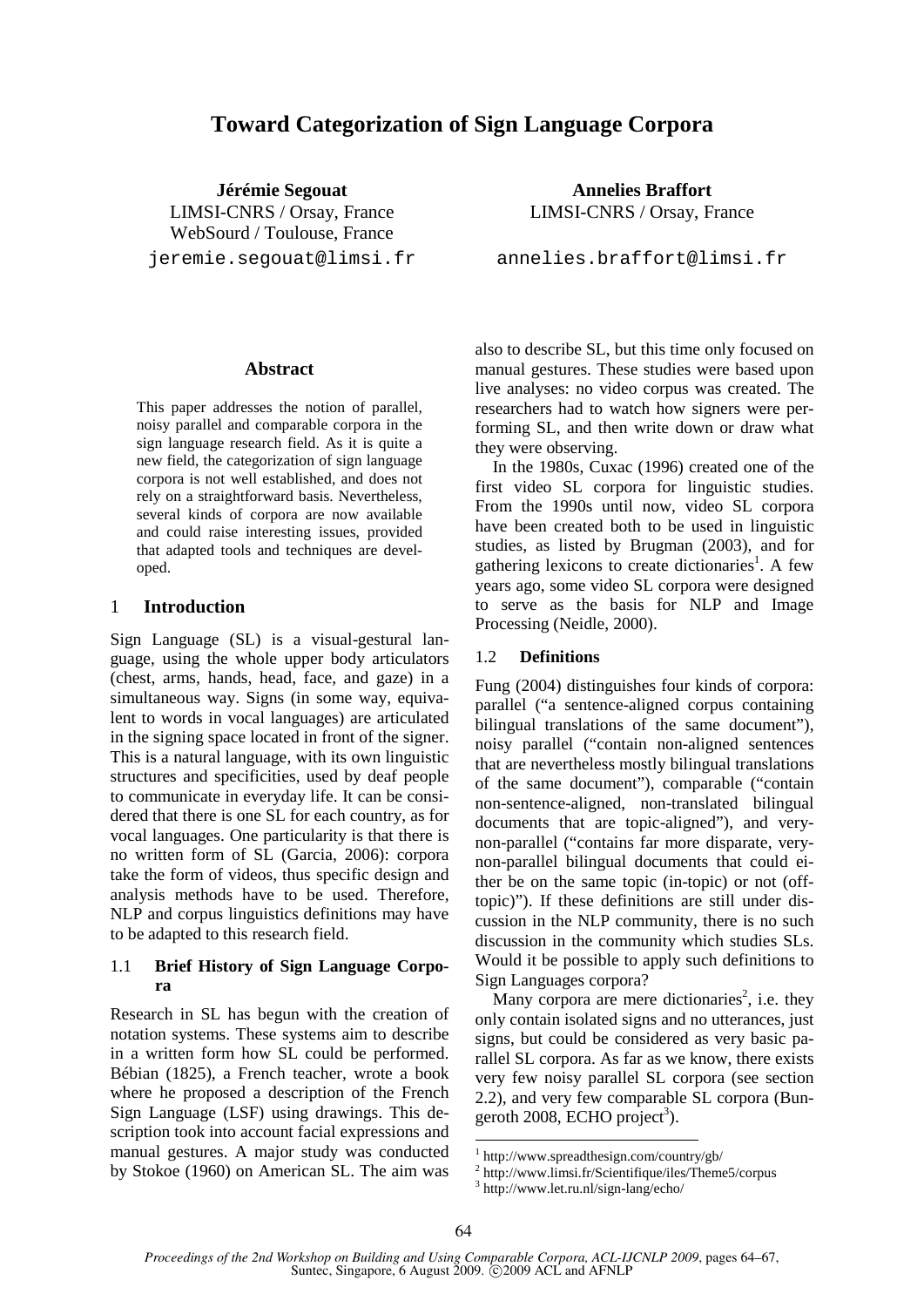Because not enough data can be found on the way these corpora have been built and the way they are used, it seems difficult to discuss whether Fung's definitions apply to them. Thus, we present in this paper the corpora we have built (section 2) and explain why they could be considered as parallel, noisy parallel or comparable. Section 3 discusses the use of NLP processes for SL corpora analysis, and section 4 presents prospects on existing or possible SL corpora.

### 2 **LIMSI's Sign Language Corpora**

### 2.1 **Parallel Corpora**

We are currently building a French Sign Language (LSF)-French dictionary (Segouat 2008) that will be available on the Web. We will provide not only French and LSF translations, but also linguistic descriptions of signs, and a functionality to search for signs from their visual aspects or their linguistic descriptions. This is a mere parallel corpus that will be using to analyze the variety of LSF in France (according to where people live, where they have grown, where they learned LSF, etc.).

We have recently built a corpus related to the railway information domain (Segouat, 2009). The starting point is written French sentences that exactly correspond to the vocal announcements made in railways stations. The goal is to provide information in LSF as it is provided vocally: by coarticulating pieces of utterances. Written French sentences were translated into LSF and filmed, in order to study coarticulation in LSF. We use this corpus to analyze how signs are modified according to their context.

We participate in the DictaSign European project (Efthimiou, 2009) that aims at gathering parallel SL corpora from four countries (Greece, England, Germany, and France). One of its purposes is to study translations between different sign languages (SLs) of these four countries. The welcome page of the website $4$  includes presentations of the project in the four different SLs that are each direct translations of the corresponding written texts. As it is a starting project, this corpus has not yet been studied nor considered from a comparability point of view.

### 2.2 **Noisy Parallel Corpora**

We have taken part in the creation of the LS-COLIN corpus (Cuxac, 2001). The aim of this project was to design a corpus that could be used

by linguists and computer scientists. The methodology was the following: each deaf signer (i.e. a person who performs SL) was explained the protocol. The person had to perform several kinds of stories, on several given themes or elicited by using pictures. For the picture based story, the deaf signer was shown six pictures that draw a line for the story, and then expressed the story in LSF. This corpus could be considered as a noisy parallel one, because the LSF version is a translation of the pictures with addition of details. The linguists have created a noisy parallel version of some parts of LS-COLIN, by providing a transcription with glosses (sign to word translation, without taking into consideration the grammatical structure involved: thus there is a lack of information). All the annotations were made in French text, and were used to analyze the grammatical structure of LSF.

We have participated to the WebSi project (Martin, 2009), which aims at evaluating whether common representations could be designed for gestures performed by speaking and signing persons, allowing bilingual applications to be developed. The first step was a study dedicated to the comparison of deictic gestures, both with multimodal-French and LSF utterances. The corpus consists of answers, by a deaf and a hearing person, to eleven questions eliciting responses with deictic gestures of various kinds. A French/LSF interpreter formulated the questions so that both subjects were in the closest possible interaction conditions. The observed productions were indeed very different. In the deaf person's answers, a more complex structure was observed in deictics, because the deictic function is incorporated into the lexical signs, forming what is called indicating signs. However, common global aspects were observed in both types of productions, which are all constituted by pointing using gaze and manual gestures organized with a given temporal structure.

### 2.3 **Comparable corpora**

In the LS-COLIN corpus, each deaf signer had to perform a story on several given themes, for example September 11 tragic events. This can be considered as a synchronous comparable corpus because each signer expressed his own version of the same event. The picture-based stories may also be considered as comparable corpora, because deaf signers were asked to perform the story twice: at the beginning and at the end of the recording. Thus it is the same topic, and the two versions are not translations of one another; but

<sup>4</sup> http://www.dictasign.eu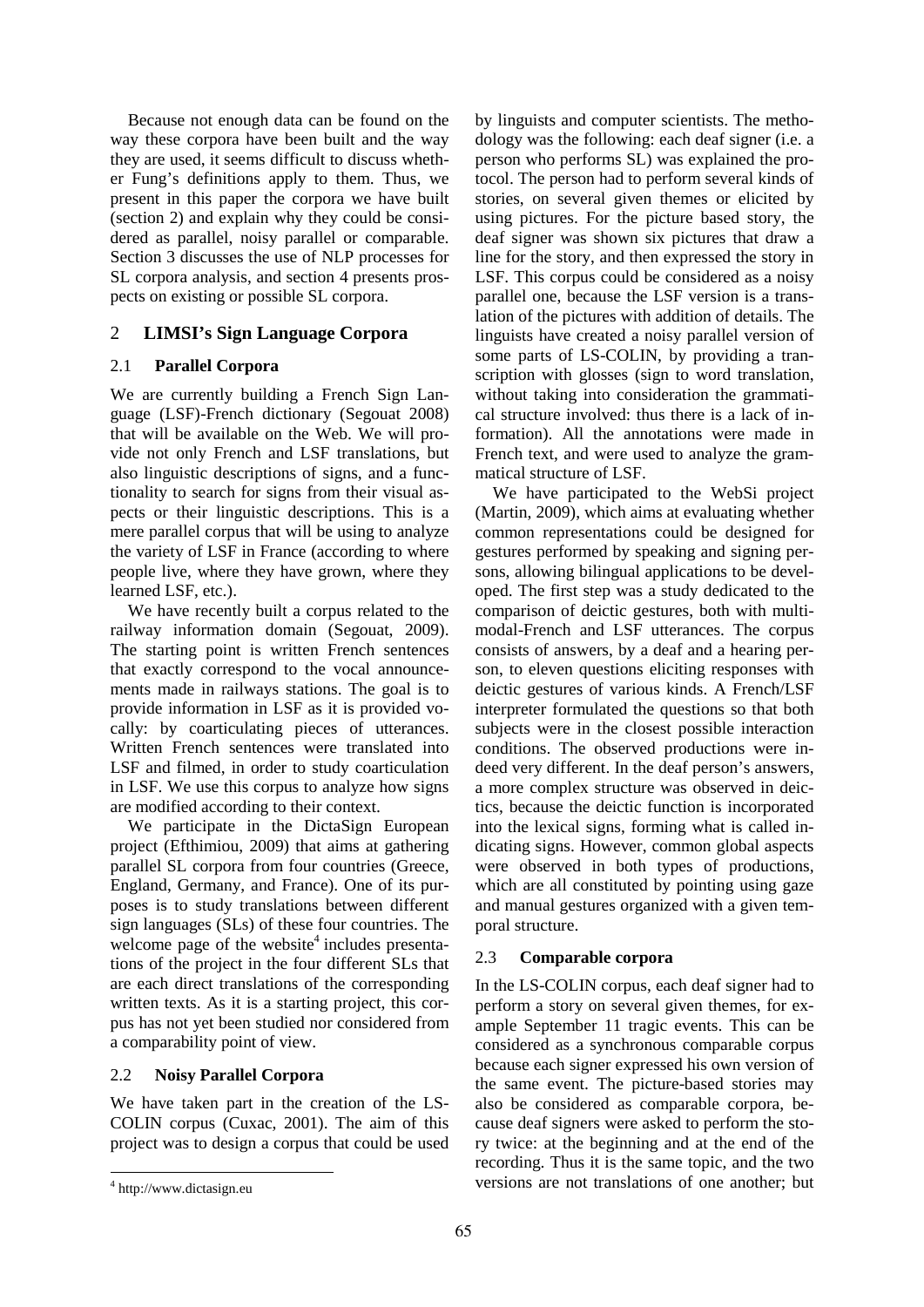we are not certain that it can be considered as "non-sentence-aligned" because they both follow picture order. Computer scientists have used LS-COLIN from a comparability point of view, to analyze the visual modality in LSF: they studied torso (Segouat, 2006) and facial (Chételat-Pelé, 2008) movements. These studies were made on same-topic stories performed by different deaf signers. While these studies did consider the comparability of the corpus, they were not focused on that aspect. Thanks to these studies, we may observe differences in sign performances among deaf signers, from crossed linguistics and computer science perspectives.

## 3 **Computations on Sign Language Corpora**

The computations in use for written data cannot be used directly for video SL corpora. Nowadays though, a way to study SL corpora is to annotate them. Annotations are mainly in written form, thus one might think of applying existing NLP methods to the resulting "texts". But would the conclusions be relevant enough? A bias is that annotations do not exactly represent SL utterances. Annotations can be made with glosses or complete translations but these written data cannot describe in an efficient way typical SL properties such as simultaneity, spatial organization, non-manual features, etc.

In our opinion, it would thus be difficult to apply the computations used on written comparable corpora (Fung, 2004; Morin, 2006; Deléger, 2008) or on parallel corpora to comparable or parallel SL corpora.

Some studies currently focus on graphical annotations, or use image processing to analyze video SL corpora (Bungeroth, 2008). It is a first step towards an analysis without any written text processing. Suitable tools to deal with this kind of annotations still have to be set up.

## 4 **Promising Sign Language Corpora**

## 4.1 **Existing Corpora**

The Dicta-Sign project already provides a quadrilingual corpus: the website contains four versions of the same presentation in four different sign languages. An analysis of this corpus would be interesting, because all SL videos were made from the English text. The British SL, and also the other texts in French, Greek, and German were obtained from the English written source. Then the corresponding SL videos in LSF, Greek

SL, and German SL were translated from the texts in written French, Greek, and German. This corpus is therefore parallel, although probably noisy because of the double written-to-written then written-to-SL translation process. Comparing these videos would allow us to notice changes in the translations between SLs, using knowledge from the written-text translation field of research.

The corpus dealing with information in French railway stations is a bilingual parallel corpus. Other corpora are going to be designed and used in projects related to bus stations, airports, etc. Therefore we will have interesting parallel (French-LSF) and comparable (same topic) about transportation systems, to study.

### 4.2 **Other Possible Corpora**

The WebSourd Company's website<sup>5</sup> provides everyday news translations in LSF, displaying both the text that has been translated and the video in LSF. Each year, all videos are archived on a DVD. WebSourd is, as far as we know, the only company that provides everyday information in LSF. Collecting other sources for the same types of information would yield an interesting synchronous comparable corpus.

In SL we distinguish "translation" from "interpretation". Both could be performed either by hearing persons from vocal languages to SLs, and vice and versa, or by deaf persons from SLs to SLs. A translation is done with significant time taken for preparing the work. It looks more like a "written" form of language, thus such translations can create parallel corpora. Interpretation is done live, and often without any preparation of what is going to be interpreted. It is more like "oral" expression, with discourse corrections, repetitions, etc., thus it is likely to produce noisy corpora. SL interpretation corpora are available (e.g. every live interpretation on TV), but as far as we know they haven't yet been analyzed, although such study looks interesting.

There are in France<sup>6</sup> and in Great Britain<sup>7</sup> two TV programs presented in SL and made accessible with oral and written translations. These constitute a huge amount of parallel corpora (vocal language-sign language translations) that have not yet been used in any research field.

<sup>5</sup> http://www.websourd.org

<sup>6</sup> http://www.france5.fr/oeil-et-la-main/index-

fr.php?page=accueil

<sup>7</sup> http://www.bbc.co.uk/blogs/seehear/